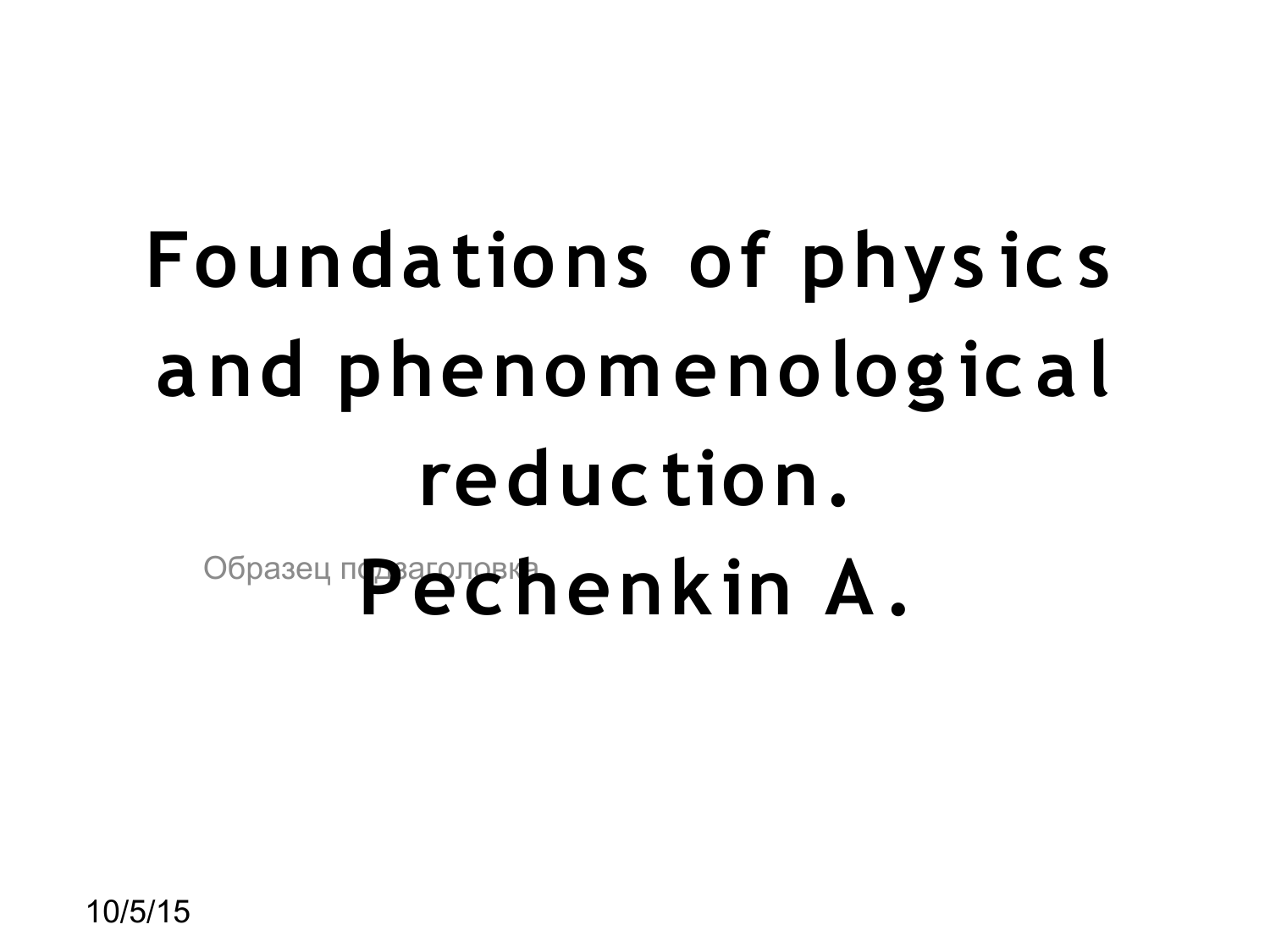#### Two kinds of criticism

 $1<sub>1</sub>$  C!

#### • .**1) CRITICISM OF THE RIVAL THEORY, CRITICISM WHICH RESULTED FROM COMPETITIONS OF THE THEORIES**

#### 10/5/15 • **2) CRITICIM TO IMPROVE THE THEORY, to make its**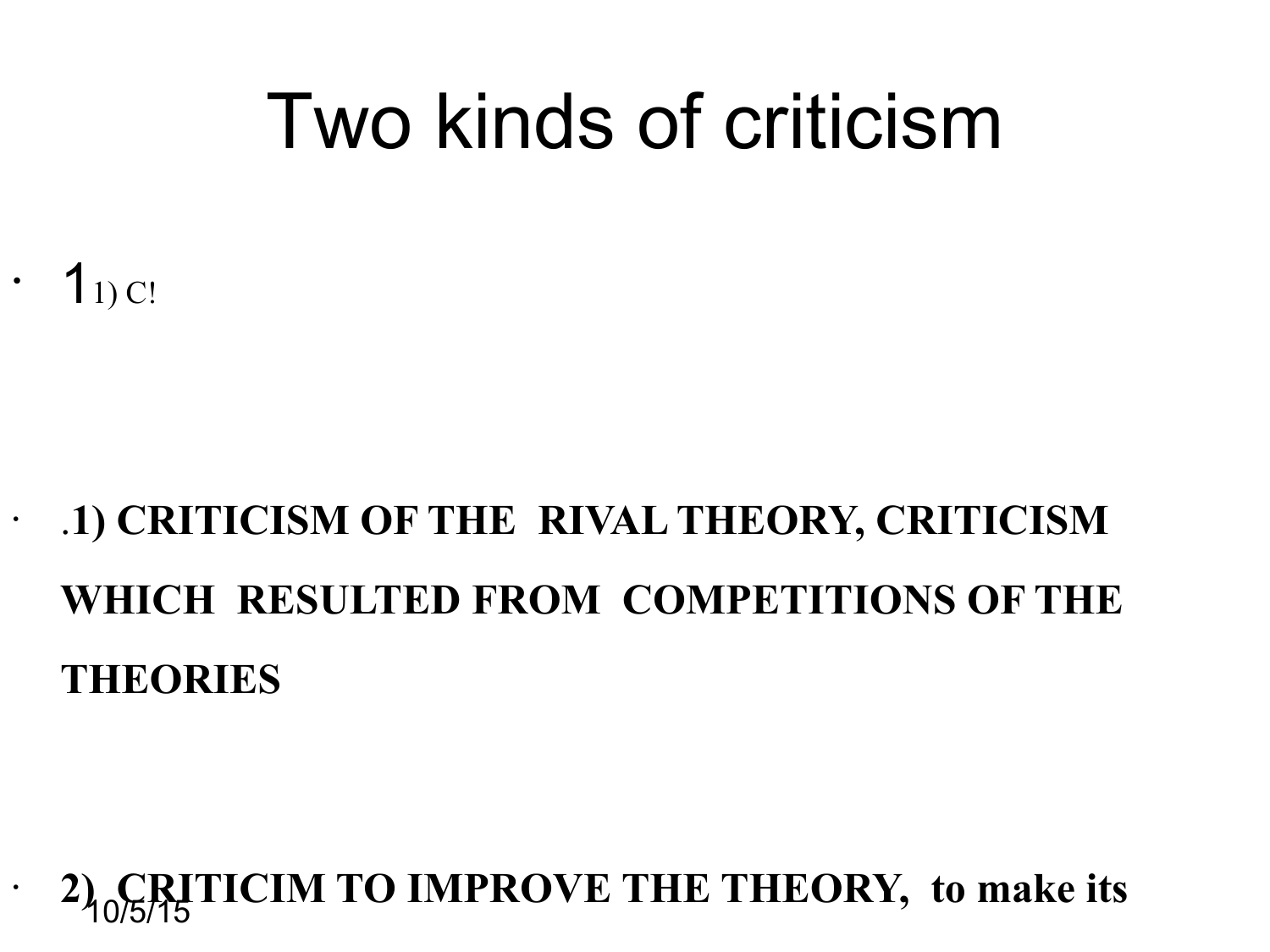#### **Stereotypes**

• The second type of criticism is connected with the struggle against stereotypes (idols) which beset our mind.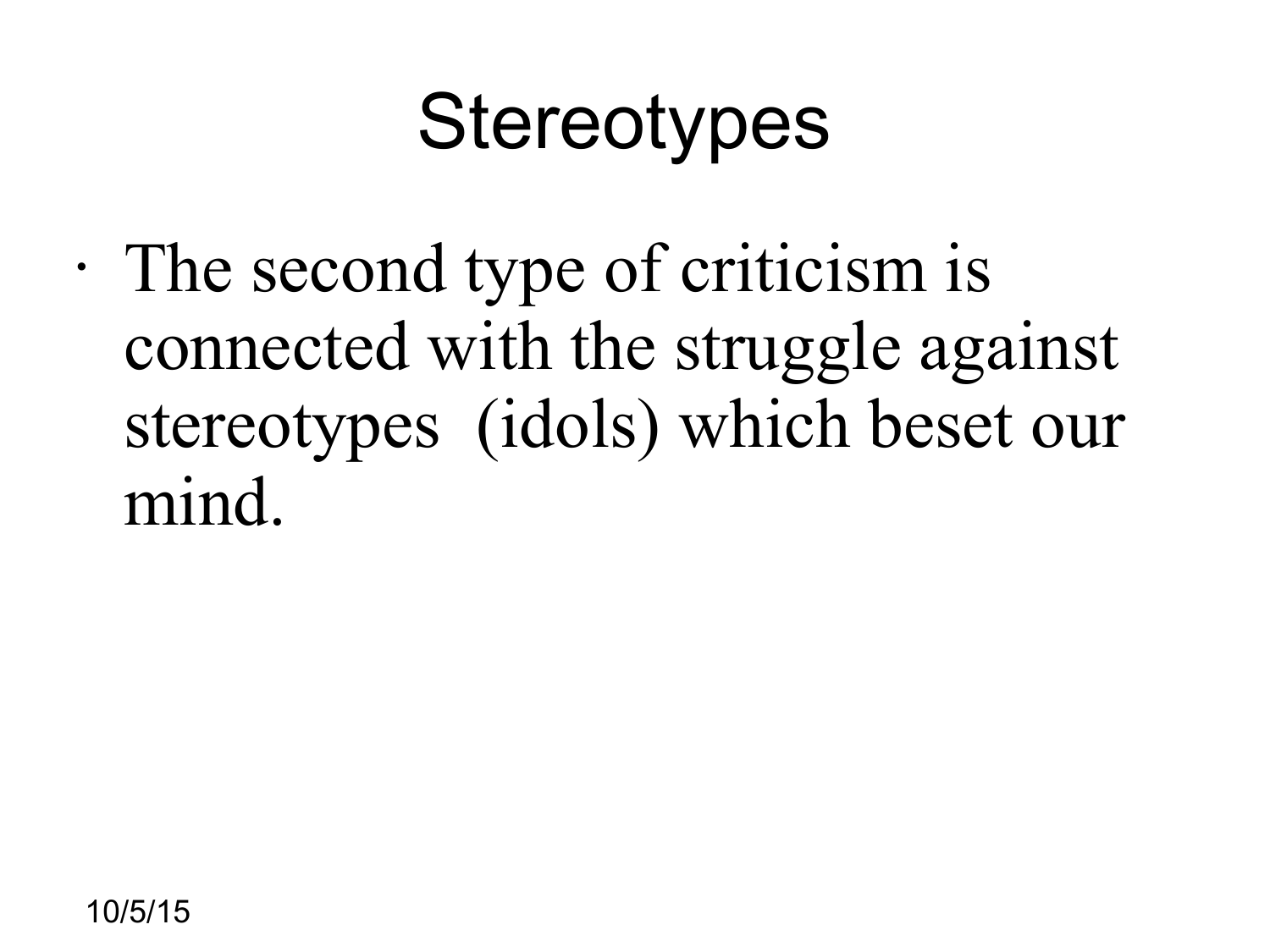Husserl E. Phenomenological reduction • This criticism is close to what Edmund Husserl calls the **phenomenolog ic al reduc tion**. The phenomenological reduction means bracketing (or clothing in inverted commas) of current beliefs or notions. This means that we suspend these beliefs and notions to analyze and clarify them.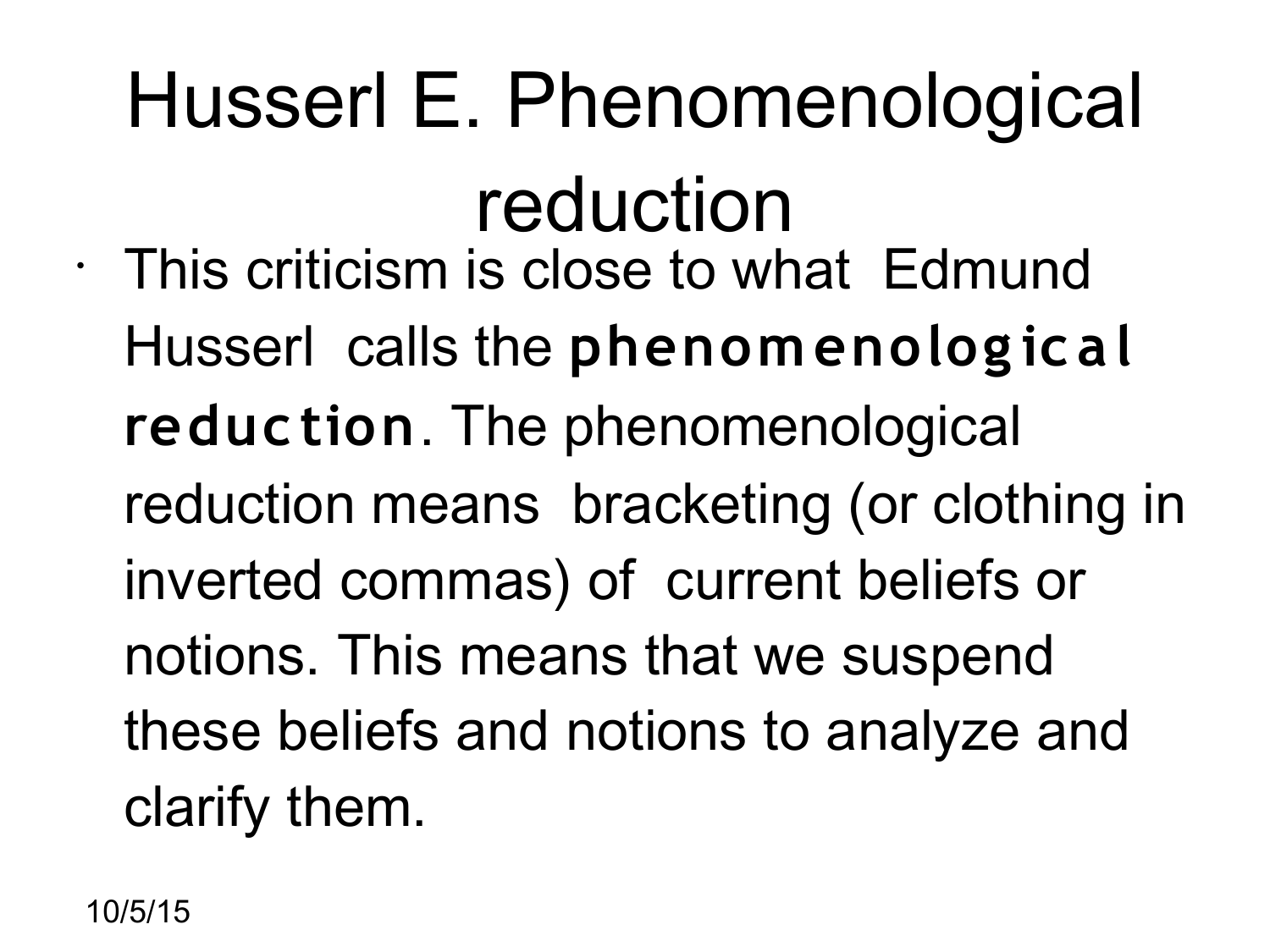### P.A.M.Dirack "Principles"

•

10/5/15 In his 1930 classic he distinguished the symbolic method which is concerned with fundamental quantities of the theory (invariants and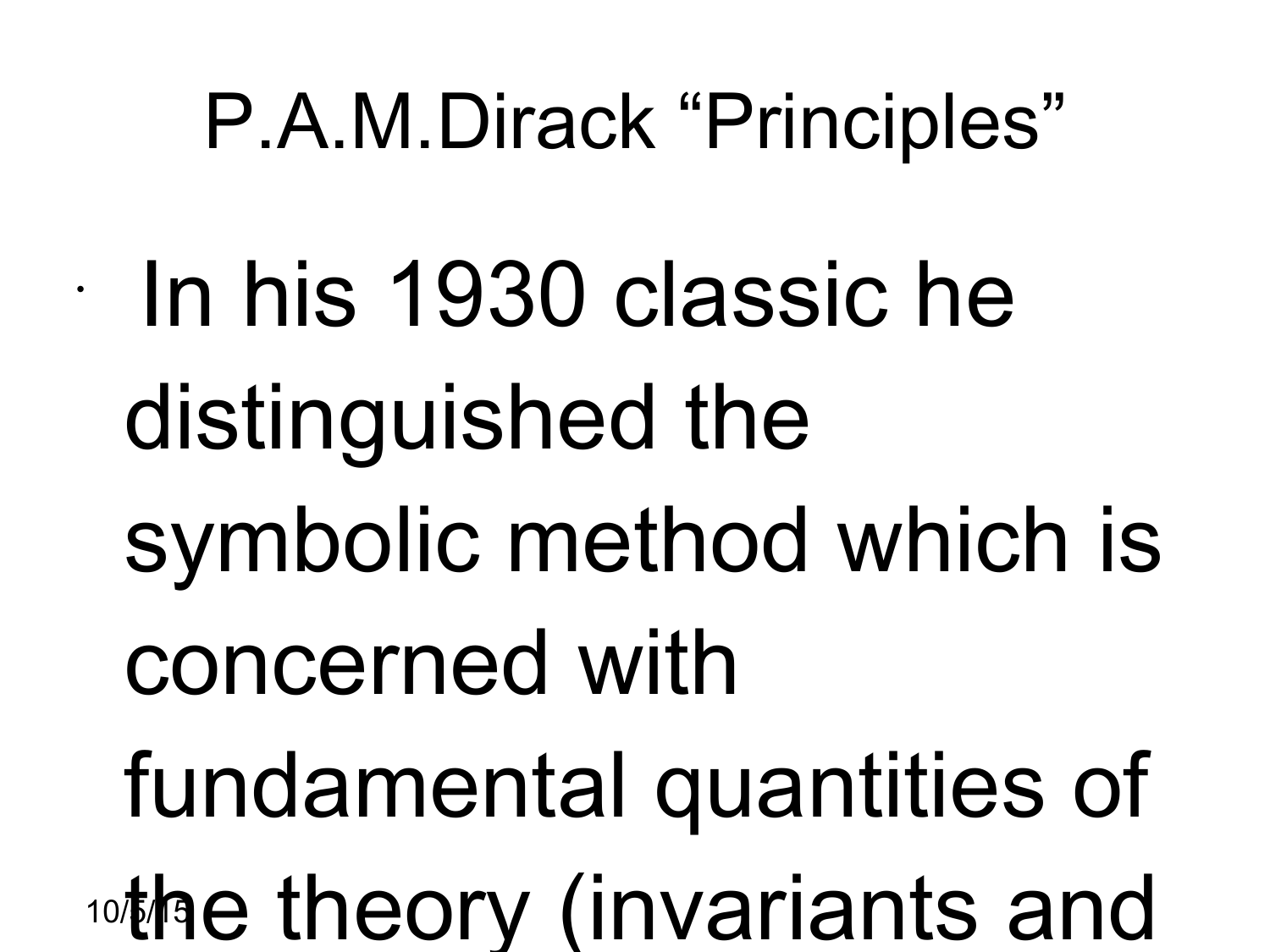#### Hilbert space

• A Hilbert space is an abstract vector space possessing the structure of an inner product that allows length and angle to be measured. Hilbert spaces are complete: there are enough limits in the space to allow the techniques of calculus to be used. In the mathematically rigorous formulation of quantum mechanics, the possible states (more precisely, the pure states) of a quantum mechanical system are represented by unit vectors (called state vectors) residing in a complex separable Hilbert space, known as the state space.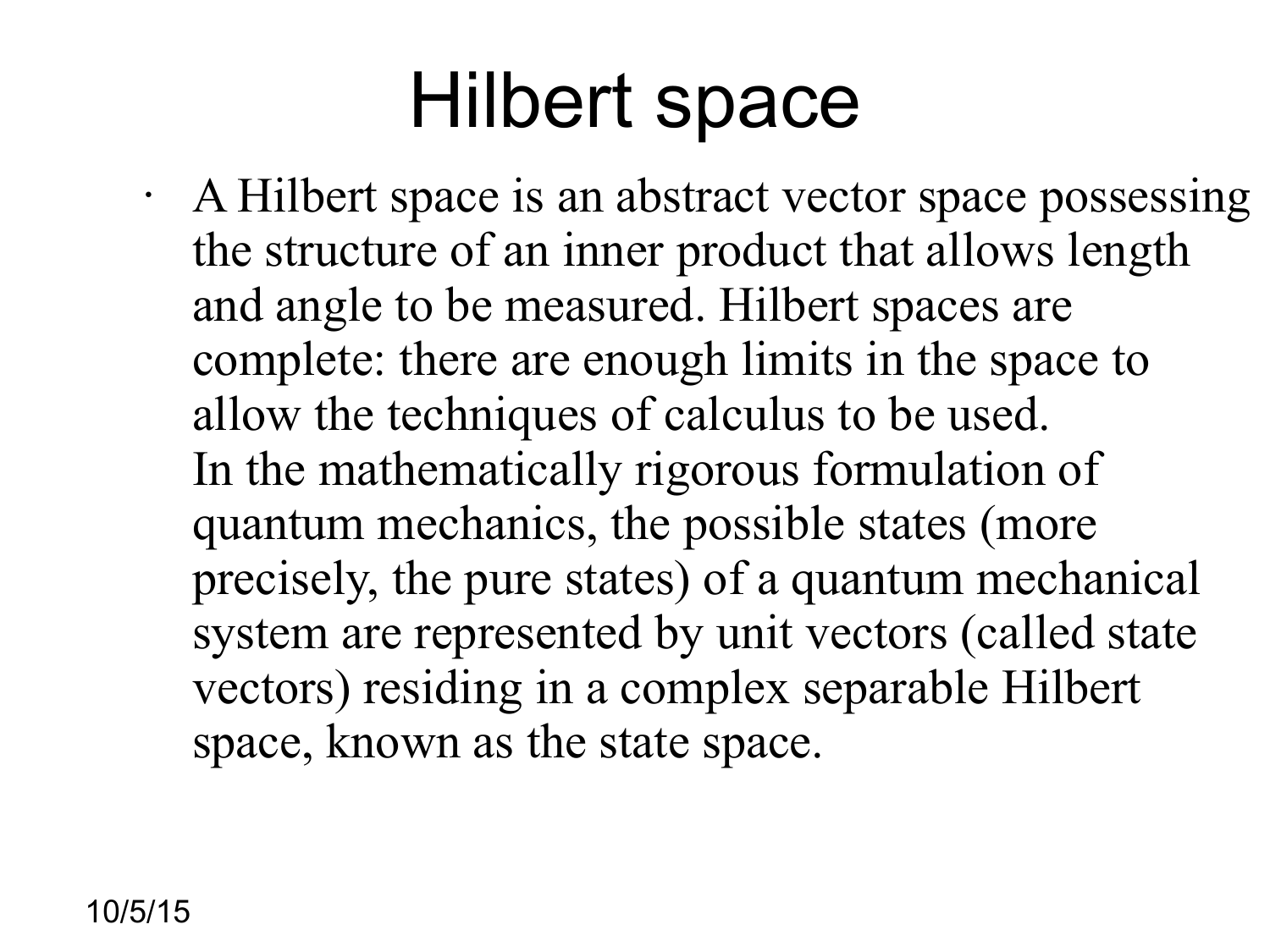## Quantum logic

- Lattice is a partially ordered set in which every two elements have an unique supremum (also called a least upper bound or join) and an unique infinum (also called a greatest lower bond or meet).
- Distributive lattice:
- $\cdot$  a  $\vee$  (b  $\wedge$ c) = (a  $\vee$  b)  $\wedge$  (a  $\vee$  c)

•